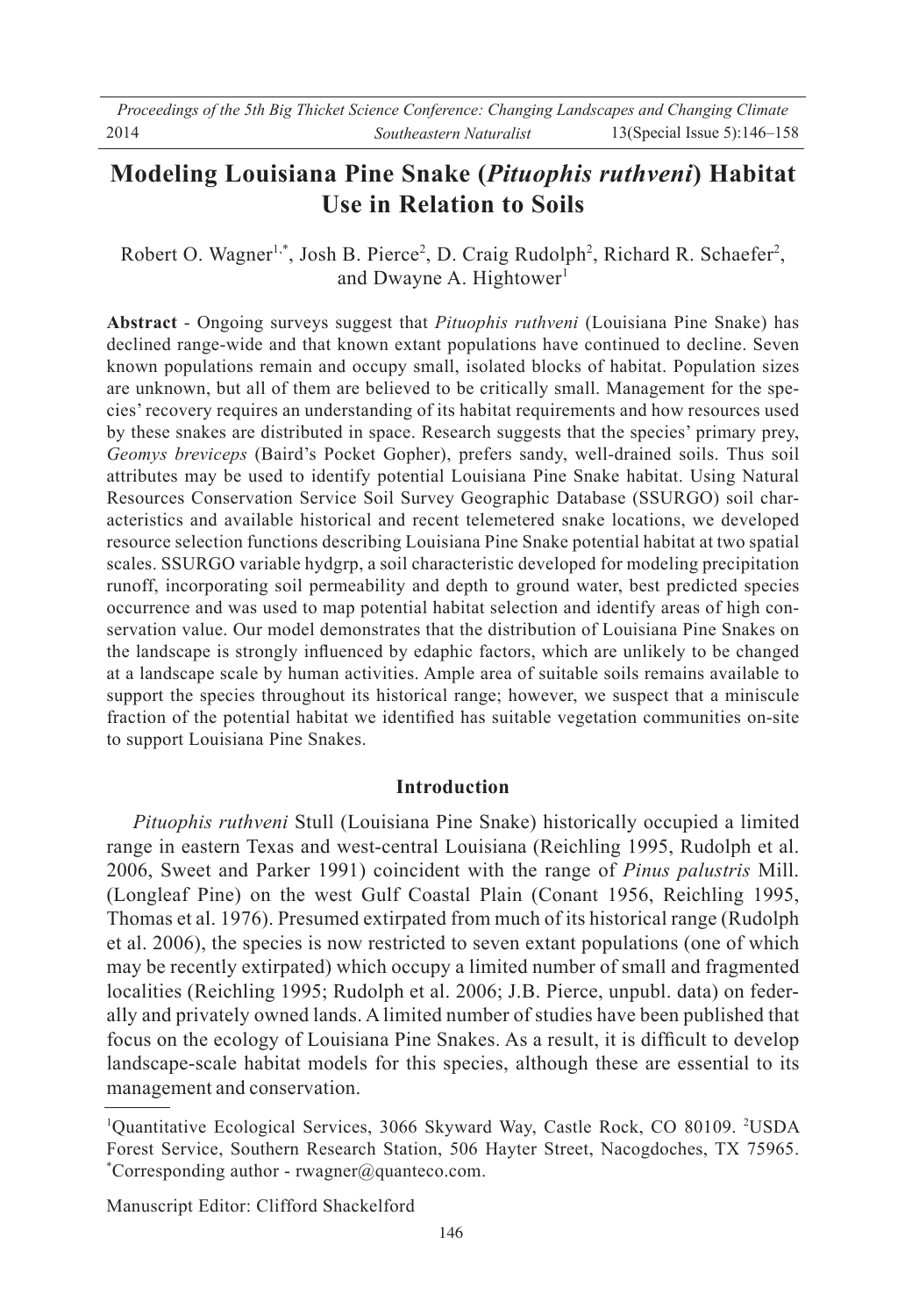Louisiana Pine Snake habitat suitability may be largely influenced by the presence of suitable soils. Sandy well drained soils, in particular, may dictate the presence and abundance of Louisiana Pine Snake's main prey *Geomys breviceps* Baird (Baird's Pocket Gopher) (Rudolph et al. 2012), the burrows of which also provide snakes with shelter from unfavorable environmental conditions (Rudolph and Burgdorf 1997; Rudolph et al. 1998, 2002). Attempts to model Louisiana Pine Snake habitat suitability that relied on expert opinion to select soil types based on perceived suitability yielded models of limited utility. Thus, robust models of Louisiana Pine Snake habitat selection were not available.

 Resource selection occurs when a resource is used disproportionate to its availability and takes place in a hierarchical fashion at multiple spatial scales from the species' physical or geographic range (first-order), to selection of individual home ranges within the geographic range (second-order), to the animal's usage of features within its home range (third-order), to selection of particular elements such as food items (Johnson 1980). Resource selection functions (RSF) provide a tool to rank areas by their relative probability of selection (Johnson et al. 2006, Manly et al. 2002). Extrapolating those relative probabilities in a geographic information system (GIS) can provide spatially explicit models that can be used for prioritizing areas for conservation management (Aldridge and Boyce 2007).

 Past efforts to locate extant Louisiana Pine Snake populations were based on proximity to historical records, perceived suitable vegetative structure (i.e., pine overstory with a sparse midstory and a well-developed herbaceous understory; Himes et al. 2006, Rudolph and Burgdorf 1997) and soils (Conant 1956, Thomas et al. 1976). Using those methods, extant populations might remain undiscovered. Based on the published descriptions of Baird's Pocket Gopher soil preferences (Davis et al. 1938), we hypothesized that selection would increase with increasing sand content and decreasing soil saturation. To examine this hypothesis, we used edaphic factors (i.e., soil characteristics) to model potential habitat for the Louisiana Pine Snake. To accomplish this, we analyzed existing location data for this species to create RSF models for soils across the Louisiana Pine Snake's historical range at two spatial scales: second- and third-order, described below. We examined habitat selection at multiple scales to test our RSF model with independently derived data (i.e., recent telemetered locations of this species). This approach allowed us to rigorously vet our model and insure that we made robust inferences about habitat selection. Our objectives were to 1) develop a robust landscape-scale RSF that described Louisiana Pine Snake potential habitat, 2) spatially depict potential habitat selection to identify areas of high probability of selection for focused LPS habitat management, restoration, potential conservation easement acquisition, and reintroduction, and 3) provide data to other researchers to identify areas of potential habitat not previously surveyed for Louisiana Pine Snakes.

#### **Study Area**

 Our study area consisted of all counties in eastern Texas and parishes in west central Louisiana that contained three or more Louisiana Pine Snake historical locations. That area included Angelina, Jasper, Newton, and Sabine counties in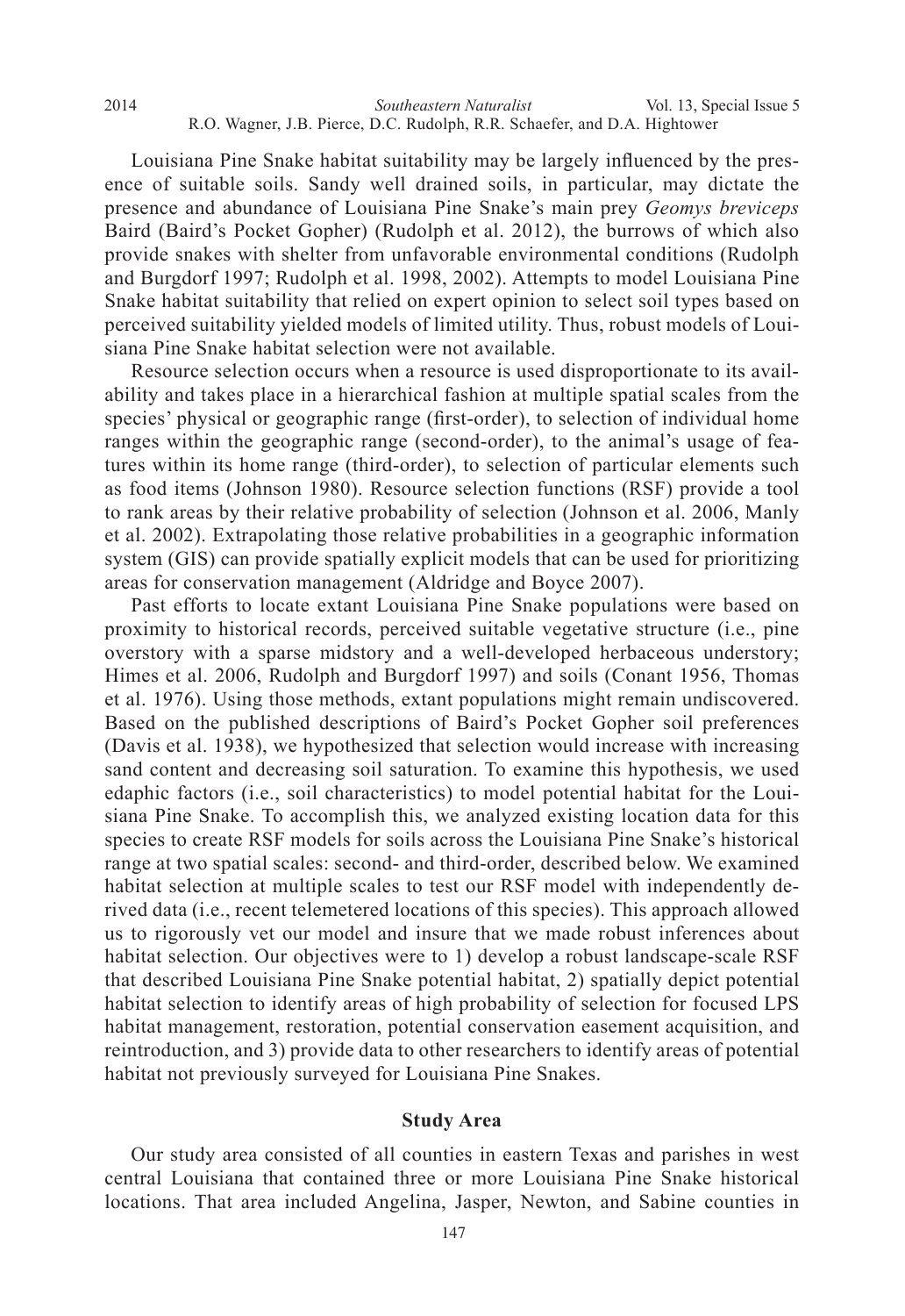Texas, and Bienville, Natchitoches, Rapides, Sabine, and Vernon Parishes in Louisiana. The study area included all known recently extant populations of Louisiana Pine Snakes (Rudolph et al. 2006).

## **Methods**

### **Location data development**

2014

 Range-wide soils data from the Natural Resources Conservation Service (NRCS) Soil Survey Geographic database (SSURGO, 2007) were readily available. These data have been rigorously obtained through standardized methods by the NRCS. Therefore, they are of sufficient detail, spatial resolution, extent, and attribution to test hypotheses regarding Louisiana Pine Snake soil preferences.

 To model habitat selection at multiple scales, we assembled two datasets of Louisiana Pine Snake locations: historical data and validation data. Historical data were the most complete set of range-wide location data available, with location dates ranging from 1 December 1927 to 23 June 2009. Historical data contained locations from literature records, museum collections, and our records of trap-capture sites (established and monitored by the US Forest Service (USFS), Southern Research Station, Wildlife Habitat and Silviculture Laboratory, Nacogdoches, TX, and Fort Polk Conservation Branch, Fort Polk, LA), road kills, and opportunistic sightings, along with similar records from other researchers (Rudolph et al. 2006; Sweet and Parker 1991; D.C. Rudolph, unpubl. data). Most locations collected after 1992 were estimated using GPS, which allowed for acceptable detail. We estimated the specific locations described in historical accounts from descriptive information contained in the sighting record. We excluded records that (1) lacked sufficient detail to accurately estimate snake locations, (2) were potentially misidentifications, and (3) were recapture locations for the same individual snake. The final dataset consisted of one location for each of 162 snakes and included records from all known extant populations.

 Validation data consisted of 1094 unique telemetry relocations of 22 radio-tagged Louisiana Pine Snakes made between 1993 and 1997 used in previous studies (Ealy et al. 2004, Himes et al. 2006, Rudolph and Burgdorf 1997). Locations were distributed among four Texas counties (Angelina [*n* = 75], Jasper [*n* = 50], Newton  $[n = 136]$ , and Sabine  $[n = 223]$ ), and three Louisiana parishes (Bienville  $[n = 470]$ , Sabine  $[n = 14]$ , and Vernon  $[n = 126]$ ). The number of locations per snake ranged from 8–130 ( $25<sup>th</sup>$ ,  $50<sup>th</sup>$ , and  $75<sup>th</sup>$  percentile = 28, 42, and 73, respectively). Telemetry locations were obtained by tracking snakes at various times throughout the day on 1–7 day intervals, with relocation-site coordinates obtained using post-processed, differentially corrected GPS (Ealy et al. 2004; Himes et al. 2006; Rudolph and Burgdorf 1997; J.B. Pierce, unpubl. data).

#### **Second-order selection**

 Second-order selection contrasts available resources sampled throughout the study area with a sample of used resources from all animals within the study area, equivalent to the Manly et al. (2002) sampling protocol A (SP-A), design I. To account for variable location precision and imprecision in the mapping of edaphic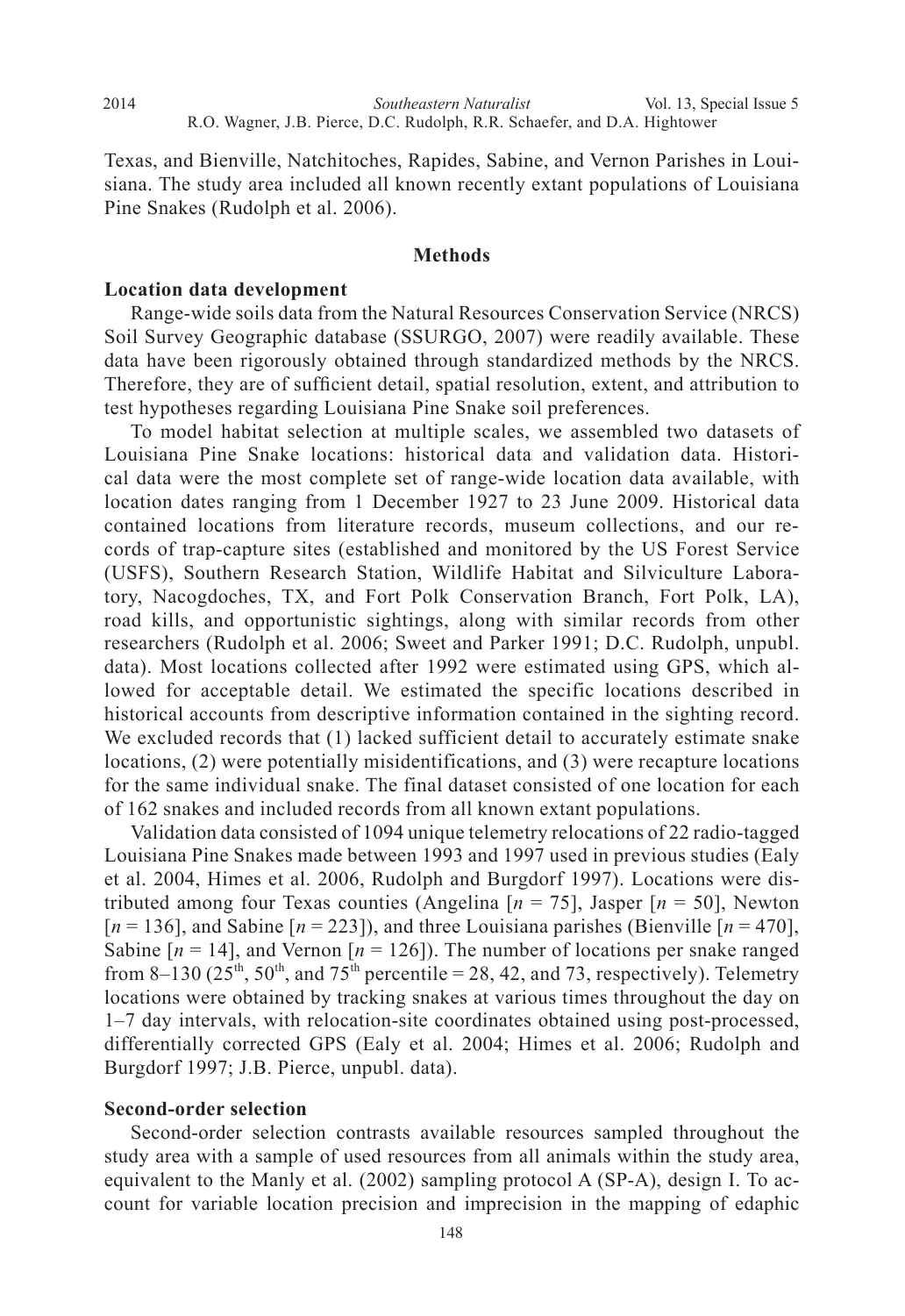*Southeastern Naturalist* 2014 Vol. 13, Special Issue 5 R.O. Wagner, J.B. Pierce, D.C. Rudolph, R.R. Schaefer, and D.A. Hightower

factors, we defined used resources as all resources within a 0.25-km radius of historical snake locations. We considered all resources within a 3-km radius of historical data snake locations as available. We chose the 3-km radius based on the distribution of maximum distances among relocations for each snake in the validation dataset. We accepted the 95<sup>th</sup> percentile of the maximum distance distribution among snakes as a reasonable definition of available resources (median, 95<sup>th</sup> percentile, and maximum = 1.4, 2.9, and 3.6 km, respectively). We used ArcView (ESRI, Redlands, CA) to create used and available buffer polygons.

 We used SSURGO databases and GIS layers to create our initial list of candidate predictor variables. We accomplished this by extracting from those data the edaphic factor values that existed within used and available buffer polygons. The edaphic factors extracted included values from the SSURGO component and chorizon tables restricting the results to the dominant map unit components  $(e.g.,)$ soil series) and H1, or upper soil horizon, respectively. Each map unit (individual polygons shown on the soil map) represents an area dominated by one to three kinds of soils or components with individual properties, and each component has data for each soil horizon in the chorizon table. We included edaphic factors that appeared to influence Louisiana Pine Snake use, mostly complete within the SSURGO dataset across the study area, variable among mapped soil units, and relatively uncorrelated with other candidate factors considered. We evaluated collinearity among candidate predictor variables using variable clustering (Harrell 2001)—a technique to choose among highly correlated variables and avoid multicollinearity during model development.

 Because few published studies of Louisiana Pine Snake habitat selection exist, we used expert opinion to develop a competing set of a priori RSF models ( $n = 26$ ) from the set of candidate predictor variables (Appendix 1). When developing models, we chose variables so that all competing models were biologically supportable while avoiding inclusion of collinear variables and over-fitting (maintaining  $\geq$ 15 used locations per predictor degree of freedom; Harrell 2001). To accommodate both continuous and categorical predictors, competing RSFs were structured as weighted logistic regression models with weights proportional to soil types within each location's used and available buffer. We used Akaike's information criterion adjusted for small sample size  $(AIC<sub>c</sub>; Burnham and Ander- $\frac{AIC<sub>c</sub>}{AIC}$$ son 1998) to rank the set of a priori models and when  $\Delta AIC_c$  among models was <2, we selected the most parsimonious model (Arnold 2010, Burnham and Anderson 1998). We used the coefficients of the selected  $\Delta AIC_c$  model to estimate the relative probability of selection by Louisiana Pine Snakes (Johnson et al. 2006, Manly et al. 2002) and used 95% confidence intervals to evaluate differences among categories. Using the relative selection probabilities, we estimated more readily interpreted selection indices  $(w_i;$  Manly et al. 2002). Selection indices  $>1$ indicate that a resource was used in greater proportion than available,  $w_i$  not different than 1 suggests use was in proportion to availability, and  $w_i < 1$  indicates use was less than available (Manly et al. 2002). We classified  $w_i > 1$  as preferred, not different from 1 as suitable, and <1 as avoided.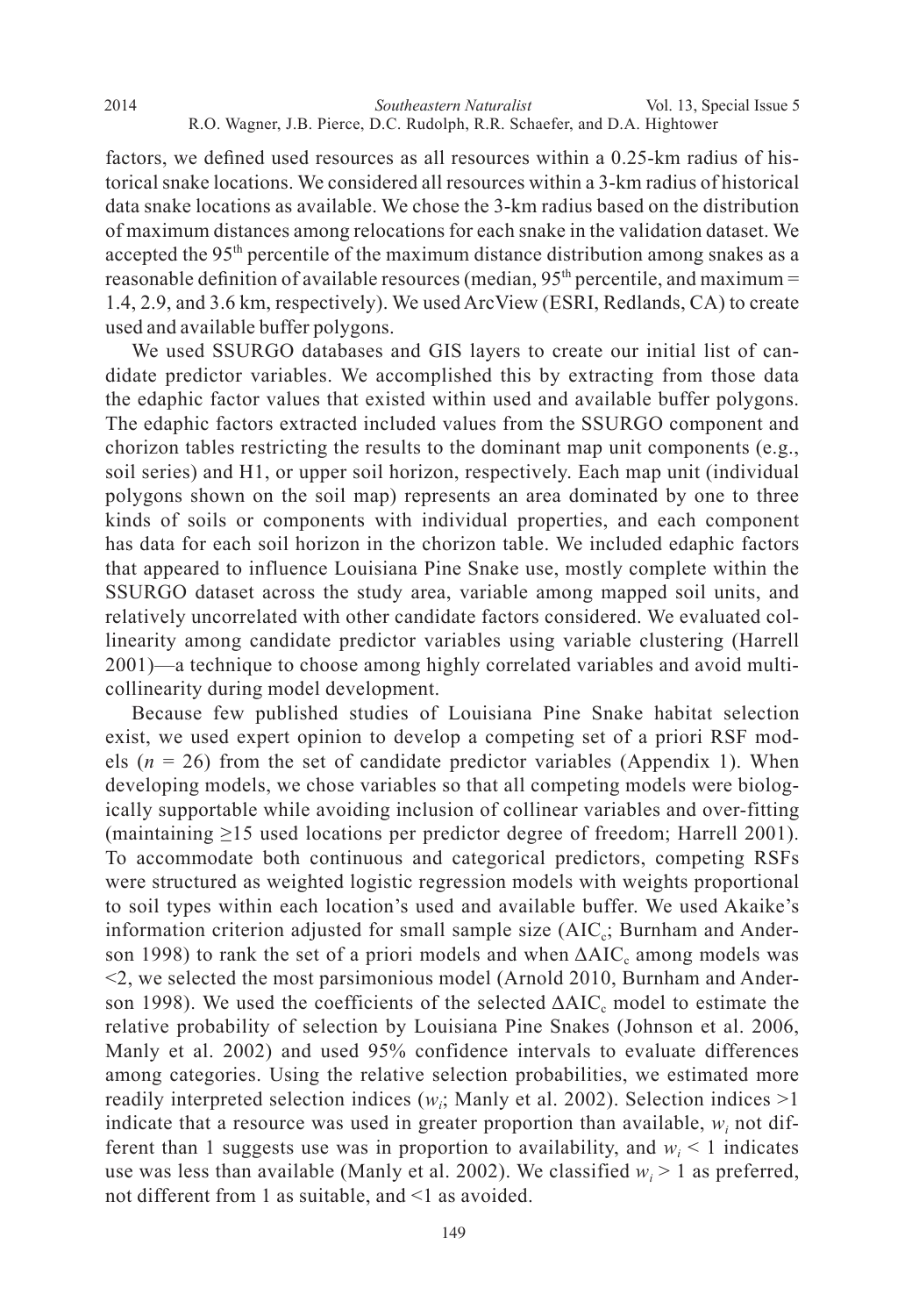We conducted post-hoc analyses to test for additive and interaction effects between the selected second-order RSF model variables and area. This was completed to determine if the large number of locations from the Bienville population, the largest extant population known, biased the results. We created a new categorical variable, area, to distinguish used and available resources in Bienville Parish, LA, from those within the balance of the study area. Two new models were created from the selected second-order model by adding area as an additive and interaction term. We then compared model parsimony using  $AIC<sub>c</sub>$ .

#### **Third-order selection and validation**

 Third-order selection contrasts used and available resources sampled for each animal (SP-A, Design III; Manly et al. 2002). We used the validation data to investigate third-order selection. Unlike the historical data, the validation data were precise locations; thus, we accepted the point estimates as our definition of used resources. We defined available resources for each snake as all resources within composite 564-m radius buffers around the locations for each snake. A 564-m radius encompasses the estimated 100-ha minimum multi-year home range for Louisiana Pine Snakes (J.B. Pierce, unpubl. data). As in the second-order analysis, we extracted the edaphic factor values for the used locations and available resource buffers using GIS. However, because our goals were to contrast hierarchical selection, examine selection variability among animals, and validate the second-order model, we only extracted the variable included in the selected second-order model.

 The selected second-order model included only a single categorical variable simplifying third-order RSF modeling and second-order validation. We examined log-likelihoods of used versus available proportions to estimate third-order RSFs using methods described by Manly et al. (2002) for studies with resources defined by several categories. We tested the null hypothesis that no selection across resource unit categories occurred using likelihood-ratio tests, both within and across animals. If selection occurred (at  $\alpha$  < 0.05), then we used likelihood-ratio tests to determine if selection indices (*wi* ) were different from 1 (at Bonferoni adjusted  $\alpha$  < 0.05). We classified third-order selection indices as preferred, suitable, or avoided, as we did with the second-order model results.

 To validate the second-order model, we relied on used and available resource estimates from the averaged third-order selection evaluation. We averaged used and available resource estimates across all radio-tagged animals in the validation dataset to approximate second-order selection, and compared these validation model results to the selected second-order model results. Following model validation, we mapped potential habitat throughout the species' historical range by linking RSF results with the SSURGO database and GIS layer for each county and parish.

### **Results**

# **Second-order selection**

 Based on evaluations of completeness, variability, and collinearity, we identi fied seven candidate edaphic factors from the SSURGO data that were suitable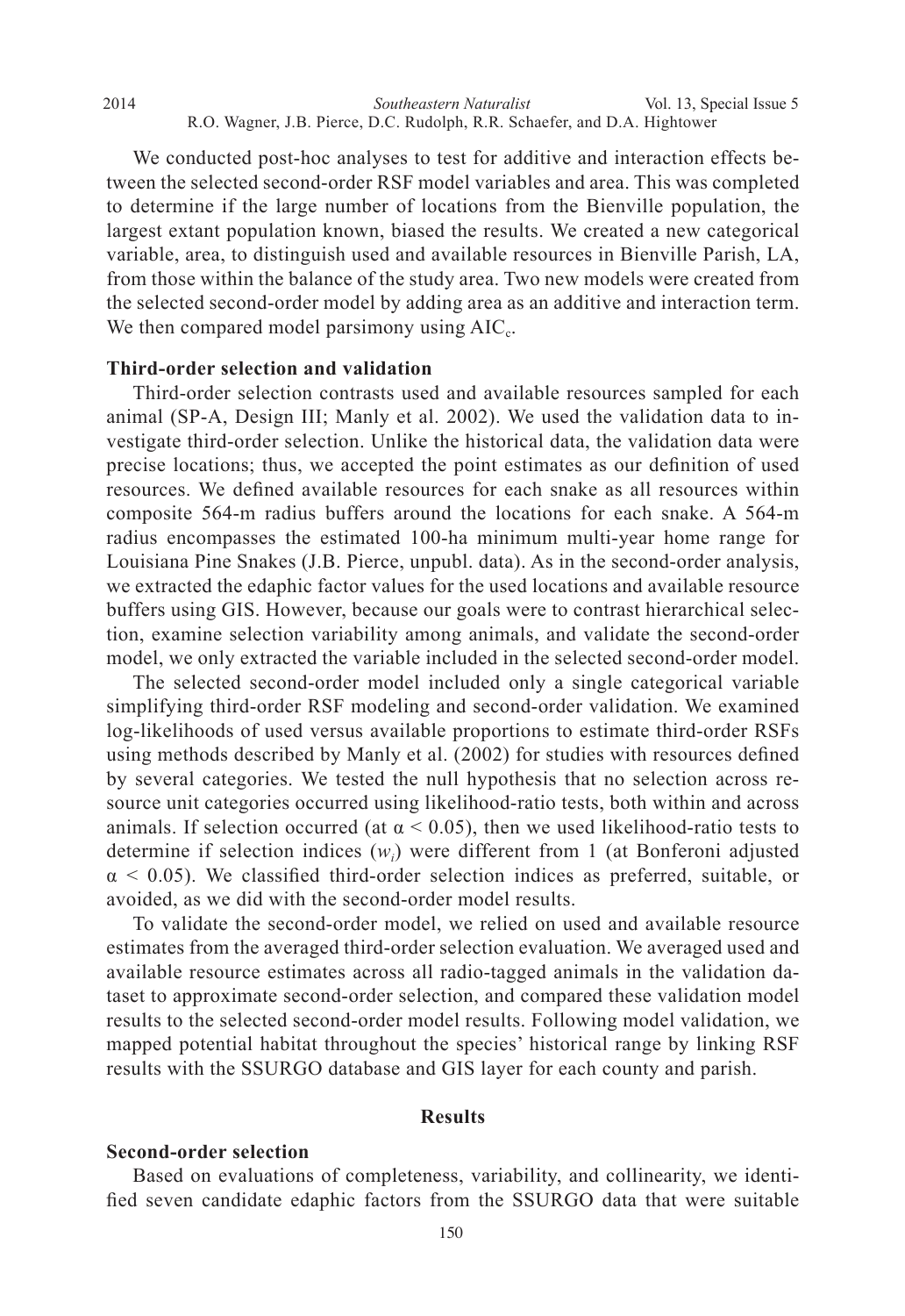*Southeastern Naturalist* 2014 Vol. 13, Special Issue 5 R.O. Wagner, J.B. Pierce, D.C. Rudolph, R.R. Schaefer, and D.A. Hightower

predictor variables for development of a priori RSF models (Table 1). Of 26 models considered, the best-approximating model describing second-order Louisiana Pine Snake potential habitat selection included only hydgrp (Appendix 1), a categorical soil characteristic variable developed for modeling precipitation runoff, incorporating soil permeability and depth to ground water. Because the best model included only a single categorical variable and was developed from the proportions of used and available resources at each location,  $w_i$  was the proportion of used resources  $(P_{Used})$  divided by the proportion of available resources  $(P_{\text{available}})$  within resource unit *i* (Table 2).

Based on our  $w_i$  estimates (Table 2), hydgrp category A was preferred and differed statistically from all other categories (depth to ground water and soil permeability decrease from hydgrp category A, to A/D, to C, to D). Categories B and C were not statistically different than 1 and were thus classified as suitable, although the confidence interval for Category C was large. Category D was avoided. These results strongly support our hypothesis that selection increases with increasing sand content and decreasing soil saturation. Data were insufficient to classify the

| Table 1. Candidate variables used to develop competing resource selection functions describing     |
|----------------------------------------------------------------------------------------------------|
| second-order Louisiana Pine Snake potential habitat selection. Descriptions adapted from attribute |
| descriptions in SSURGO Metadata—Table Column Descriptions; SSURGO Metadata Version: 2.2.3          |
| (obtained from http://soildatamart.nrcs.usda.gov/SSURGOMetadata.aspx on 5 December 2007).          |

| SSURGO ID (table.field name) | df             | Description                                                                                                                                                  |
|------------------------------|----------------|--------------------------------------------------------------------------------------------------------------------------------------------------------------|
| muaggatt.floodfreqdcd        | $\overline{4}$ | Annual flooding probability class                                                                                                                            |
| component.drainagec1         | 7              | Classes based on drainage, flood frequency and<br>duration                                                                                                   |
| chorizon.sandtotal r         |                | $\%$ sand                                                                                                                                                    |
| chorizon.claytotal r         |                | $%$ clay                                                                                                                                                     |
| chorizon.om r                |                | % organic matter                                                                                                                                             |
| component.taxorder           | 6              | Highest soil taxonomy level; e.g., Entisols, Ultisols                                                                                                        |
| component hydgrp             | 5              | Hydrologic group consisting of classes of soils<br>having similar runoff potential based on depth to a<br>seasonally high water table, and soil permeability |

Table 2. Model results for second-order Louisiana Pine Snake potential habitat selection and percent of available  $(P_{\text{Avaliable}})$  and used  $(P_{\text{Used}})$  habitat based on the historical data.  $\beta_i$  is the model estimated coefficients for the i<sup>th</sup> hydgrp, and  $SE(\beta_i)$  its standard error. The selection index is  $w_i$ , estimated as  $exp(\beta_i)$ , and  $w_i$  CI<sub>95</sub> its 95% confidence interval.

|                        |               | Hydgrp         |               |               |               |  |  |  |  |  |
|------------------------|---------------|----------------|---------------|---------------|---------------|--|--|--|--|--|
|                        | А             | A/D            | B             | C             | I)            |  |  |  |  |  |
| $P_{\text{Available}}$ | 28.1%         | $0.2\%$        | 31.3%         | 12.7%         | 27.7%         |  |  |  |  |  |
| $P_{\textit{Used}}$    | 47.2%         | $0.2\%$        | 33.5%         | 7.9%          | $11.1\%$      |  |  |  |  |  |
| $\beta_i$              | 0.517         | $-0.011$       | 0.069         | $-0.470$      | $-0.911$      |  |  |  |  |  |
| $SE(\beta_i)$          | 0.187         | 2.303          | 0.195         | 0.356         | 0.279         |  |  |  |  |  |
| $W_i$                  | 1.68          | 0.99           | 1.07          | 0.62          | 0.40          |  |  |  |  |  |
| $W_i$ $CI_{95}$        | $1.16 - 2.42$ | $0.01 - 90.46$ | $0.73 - 1.57$ | $0.31 - 1.26$ | $0.23 - 0.69$ |  |  |  |  |  |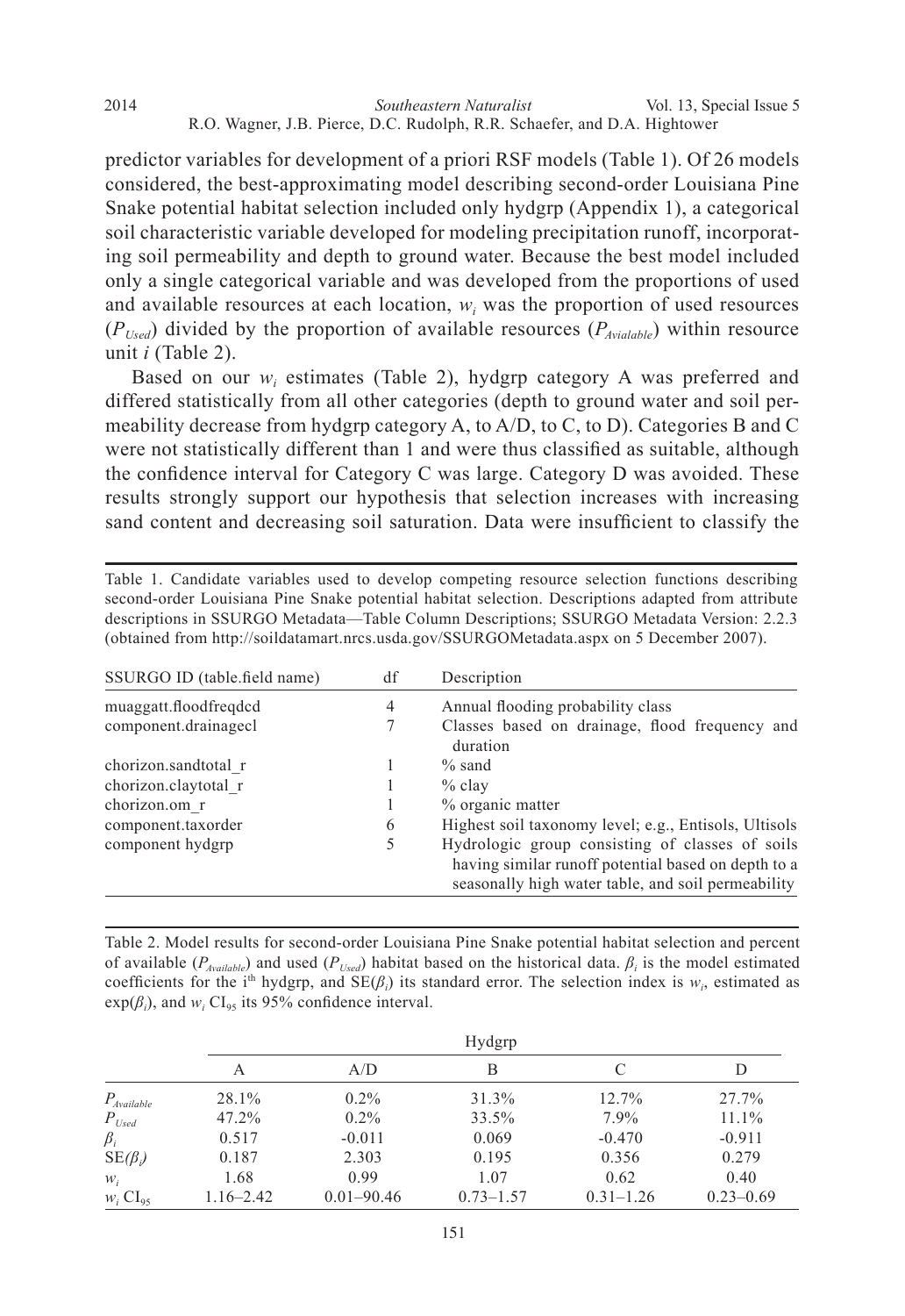suitability of hydgrp category  $A/D$ . The  $A/D w_i$  confidence interval was so wide that the estimate was considered unreliable. The imprecision in the A/D selection likelihood was a function of its rarity within the study area  $\left($  <0.2% of the study area).

 We found no evidence that the habitat selection results were influenced by the large number of locations from the Bienville population or differed between Bienville and the balance of the study area. Additive or interaction effects between hydgrp and area were not supported by the data ( $\triangle AIC_c$  hydgrp x area = 7.5;  $\Delta AIC_c$  hydgrp + area < 2). The additive model  $\Delta AIC_c$  was <2, but differed from the selected second-order model with hydgrp alone by 1 parameter and had essentially the same deviance. Therefore, there was no support for the more complex additive model and the more parsimonious selected second-order model was the best model (Arnold 2009, Burnham and Anderson 1998).

### **Third-order selection and validation**

 Used and available resources varied among snakes resulting in differences in resource selection among animals (Table 3). Most snakes (19 of 22; 86%) demonstrated selection across hydgrp categories, but only hydgrp A was preferred. Of those snakes demonstrating selection, hydgrp category A was available to 18 and was preferred by 13 (72%); no snakes avoided hydgrp A. The remaining hydgrp categories were avoided by the following percentages of snakes for which the category was available: category B 15% (2 of 13), category C 38% (5 of 13), and category D 53% (10 of 19).

Based on the across-snake validation model estimates of  $w_i$ , we obtained results similar to those from the second-order model with hydgrp A preferred, B suitable, and D avoided. However, unlike the second-order model, the validation model estimate of  $w_i$  for hydgrp C had sufficient power to determine that snakes avoided C. Based on validation results, we classified hydgrp A as preferred, B as suitable, and C and D as avoided (Fig. 1). Category A/D did not occur within the validation data available area and thus, we could not evaluate the selected second-order suitable classification. Because A/D represented an insignificant portion of three parishes within the species' historical range (Bienville, Vernon, and Winn), we used the second-order suitable classification for mapping purposes, but the resulting map should be interpreted with caution.

#### **Discussion**

 The SSURGO database variable hydgrp, developed for modeling precipitation runoff, incorporated the factors that we believed most influenced Louisiana Pine Snake potential habitat selection: percent sand and depth to ground water. Percent sand was highest in hydgrp category A and decreased in each subsequent class A/D through D with corresponding increases in variability (Fig. 2). As we hypothesized, the likelihood of Louisiana Pine Snake use increased with increasing percent sand and depth to water table. Hydgrp, which incorporated both components, explained a greater fraction of the variance among snake locations than percent sand alone.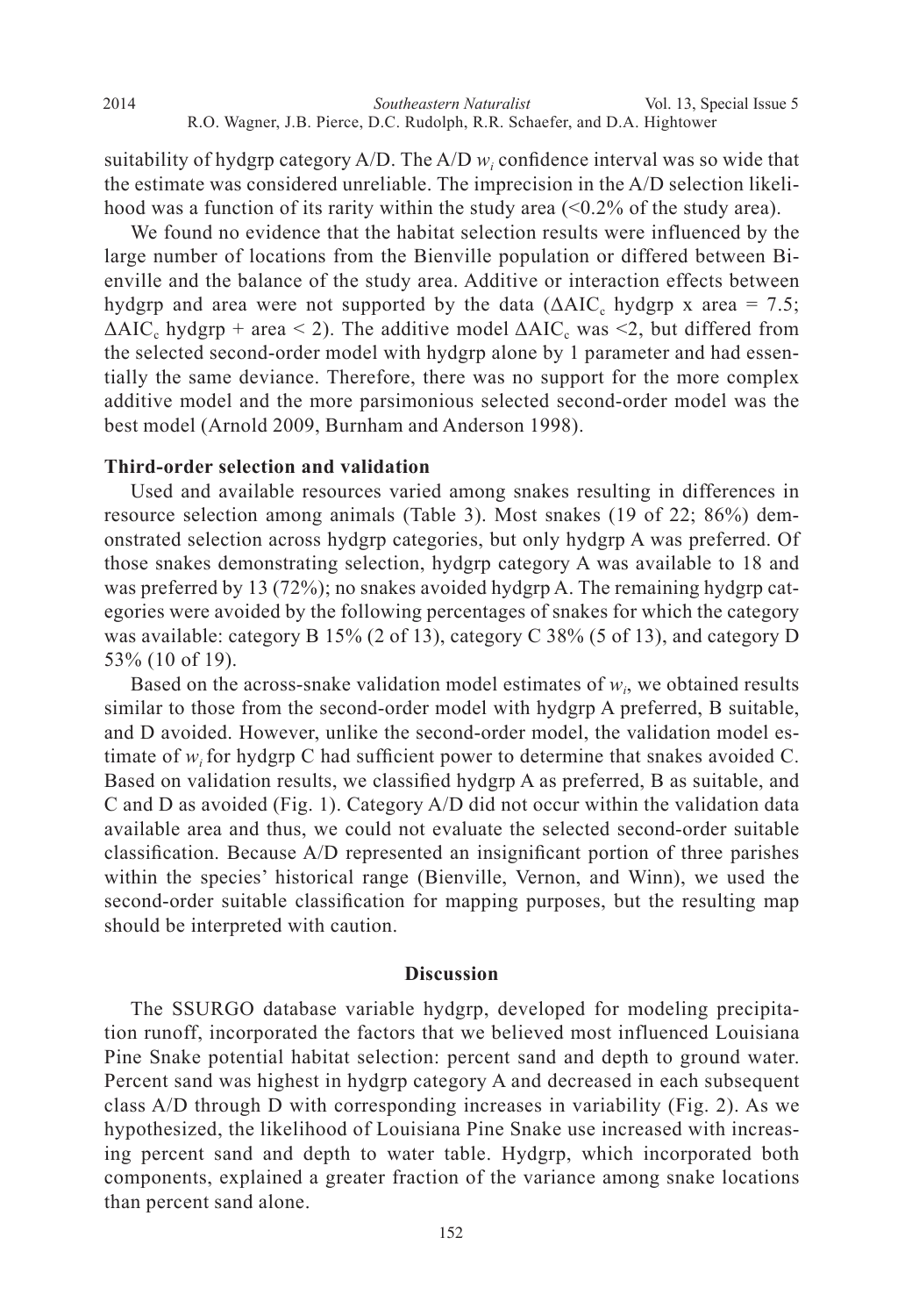| $\cup$<br>മ<br>J.<br>ı<br>ı<br>⋖<br>$\hspace{0.1mm} +$<br>$^{+}$<br>$\hspace{0.1mm} +$<br>$^+$<br>$^+$<br>$^+$<br>$^+$<br>0.30<br>0.00<br>0.00<br>0.34<br>0.00<br>0.12<br>0.00<br>0.25<br>0.00<br>$\Box$<br>$\mathbf{I}$<br>$\mathbf{I}$<br>0.52<br>0.00<br>1.08<br>0.18<br>0.00<br>0.88<br>0.00<br>0.00<br>$\overline{c}$<br>Õ<br>$\mathbf{I}$<br>I.<br>0.84<br>1.09<br>0.00<br>0.00<br>0.45<br>1.49<br>0.00<br>0.08<br>1.43<br>$^{+}$<br>$^{+}$<br>$^{+}$<br>$^{+}$<br>$\hspace{0.1mm} +$<br>മ<br>$\, +$<br>$^{+}$<br>0.86<br>1.48<br>1.79<br>0.66<br>$0.18\,$<br>1.10<br>0.58<br>0.88<br>0.00<br>0.00<br>0.48<br>1.75<br>0.00<br>0.00<br>1.73<br>0.35<br>0.15<br>1.08<br>0.00<br>0.00<br>1.63<br>1.34<br>1.73<br>⋖<br>0.19<br>0.19<br>0.69<br>0.36<br>0.16<br>0.08<br>0.00<br>0.00<br>0.00<br>0.10<br>0.15<br>0.00<br>0.00<br>0.00<br>0.09<br>0.08<br>0.08<br>1.02<br>1.87<br>1.13<br>0.13<br>0.11<br>$\Xi$<br>≏<br>0.13<br>3.26<br>1.59<br>1.79<br>0.28<br>1.24<br>1.39<br>0.59<br>0.13<br>1.26<br>0.29<br>1.07<br>0.57<br>1.83<br>0.99<br>1.39<br>0.05<br>0.14<br>0.05<br>0.22<br>E<br>$\overline{8}$<br>$\cup$<br>0.26<br>0.46<br>0.26<br>0.25<br>0.04<br>0.19<br>0.65<br>0.25<br>0.25<br>0.15<br>0.14<br>0.10<br>0.22<br>0.18<br>0.08<br>0.23<br>0.12<br>0.22<br>$\overline{0}$ .<br>0.01<br>0.31<br>0.31<br>$\overline{Q}$<br>$\mathbf{\Omega}$<br>0.26<br>0.46<br>0.52<br>0.10<br>0.00<br>0.23<br>0.26<br>0.54<br>0.20<br>0.75<br>0.44<br>0.13<br>0.87<br>0.22<br>0.10<br>0.92<br>0.57<br>0.25<br>0.13<br>0.47<br>0.51<br>0.01<br>0.61<br>⋖<br>0.07<br>0.15<br>0.00<br>0.05<br>0.76<br>0.00<br>0.52<br>0.00<br>0.00<br>0.52<br>0.13<br>0.00<br>0.63<br>0.62<br>0.03<br>0.03<br>0.78<br>0.78<br>0.72<br>0.47<br>0.01<br>0.41<br>$\Box$<br>$0.27$<br>$0.23$<br>$0.35$<br>0.05<br>0.06<br>0.00<br>0.24<br>0.00<br>0.00000<br>0.00<br>0.12<br>0.00<br>0.00<br>0.43<br>0.00<br>0.04<br>$\begin{array}{c} 0.11 \\ 0.03 \end{array}$<br>0.24<br>0.00<br>0.51<br>$\cup$<br>0.19<br>0.16<br>1.00<br>0.00<br>0.00<br>0.28<br>0.19<br>0.98<br>0.00<br>0.00<br>0.02<br>0.28<br>0.00<br>0.00000<br>0.22<br>0.00<br>0.03<br>0.00<br>0.04<br>0.07<br>0.77<br>$\mathbf{\Omega}$<br>0.89<br>$0.48$<br>1.00<br>0.76<br>0.69<br>0.98<br>0.50<br>$0.92$<br>$0.23$<br>$0.73$<br>$0.78$<br>0.40<br>0.90<br>0.02<br>0.86<br>0.97<br>$\frac{8}{1}$<br>0.72<br>0.72<br>1.00<br>0.47<br>0.81<br>⋖<br>$\overline{a}$<br>52<br>25<br>$\infty$<br>37<br>$\circ$<br>45<br>$\overline{130}$<br>그<br>27<br>88<br>93<br>23<br>82<br>$\mathcal{L}$<br>83<br>$\frac{3}{4}$<br>51<br>$\overline{5}$<br>1094<br>두<br>Overall<br>$20^{\circ}$<br>$10^4$<br>$\infty$<br>$\circ$<br>$\overline{2}$<br>৩<br>$\overline{1}$<br>$\overline{5}$<br>$\overline{16}$<br>$\frac{8}{18}$<br>$\overline{19}$<br>22<br>$\overline{21}$ | were different than 1 (Bonferoni adjusted $\alpha$ < 0.05), a + indicates $w_i > 1$ (which supports selection) and - indicates $w_i$<br>$\Box$<br>ection was not significant (at $\alpha = 0.05$ )<br><sup>A</sup> Likelihood ratio test for resource se! | <sup>B</sup> If selection occurred and w <sub>i</sub> values<br><1 (which supports avoidance) |       |  | hyd | dist<br>$P_{\mathit{Used}}$ |  | hydgrp | $P_{A \text{ will} \text{able}}$ |  | hydgrp<br>$\mathbf{w}_i$ |  | Selection <sup>B</sup><br>hydgrp |  |
|-----------------------------------------------------------------------------------------------------------------------------------------------------------------------------------------------------------------------------------------------------------------------------------------------------------------------------------------------------------------------------------------------------------------------------------------------------------------------------------------------------------------------------------------------------------------------------------------------------------------------------------------------------------------------------------------------------------------------------------------------------------------------------------------------------------------------------------------------------------------------------------------------------------------------------------------------------------------------------------------------------------------------------------------------------------------------------------------------------------------------------------------------------------------------------------------------------------------------------------------------------------------------------------------------------------------------------------------------------------------------------------------------------------------------------------------------------------------------------------------------------------------------------------------------------------------------------------------------------------------------------------------------------------------------------------------------------------------------------------------------------------------------------------------------------------------------------------------------------------------------------------------------------------------------------------------------------------------------------------------------------------------------------------------------------------------------------------------------------------------------------------------------------------------------------------------------------------------------------------------------------------------------------------------------------------------------------------------------------------------------------------------------------------------------------------------------------------------------------------------------------------------------------------------------------------------------------------------------------------------------------------------------------------------------------------------------------------------------------------------------------------------------------------------------|-----------------------------------------------------------------------------------------------------------------------------------------------------------------------------------------------------------------------------------------------------------|-----------------------------------------------------------------------------------------------|-------|--|-----|-----------------------------|--|--------|----------------------------------|--|--------------------------|--|----------------------------------|--|
|                                                                                                                                                                                                                                                                                                                                                                                                                                                                                                                                                                                                                                                                                                                                                                                                                                                                                                                                                                                                                                                                                                                                                                                                                                                                                                                                                                                                                                                                                                                                                                                                                                                                                                                                                                                                                                                                                                                                                                                                                                                                                                                                                                                                                                                                                                                                                                                                                                                                                                                                                                                                                                                                                                                                                                                               |                                                                                                                                                                                                                                                           |                                                                                               | Snake |  |     |                             |  |        |                                  |  |                          |  |                                  |  |
|                                                                                                                                                                                                                                                                                                                                                                                                                                                                                                                                                                                                                                                                                                                                                                                                                                                                                                                                                                                                                                                                                                                                                                                                                                                                                                                                                                                                                                                                                                                                                                                                                                                                                                                                                                                                                                                                                                                                                                                                                                                                                                                                                                                                                                                                                                                                                                                                                                                                                                                                                                                                                                                                                                                                                                                               |                                                                                                                                                                                                                                                           |                                                                                               |       |  |     |                             |  |        |                                  |  |                          |  |                                  |  |
| 13 <sup>A</sup>                                                                                                                                                                                                                                                                                                                                                                                                                                                                                                                                                                                                                                                                                                                                                                                                                                                                                                                                                                                                                                                                                                                                                                                                                                                                                                                                                                                                                                                                                                                                                                                                                                                                                                                                                                                                                                                                                                                                                                                                                                                                                                                                                                                                                                                                                                                                                                                                                                                                                                                                                                                                                                                                                                                                                                               |                                                                                                                                                                                                                                                           |                                                                                               |       |  |     |                             |  |        |                                  |  |                          |  |                                  |  |
|                                                                                                                                                                                                                                                                                                                                                                                                                                                                                                                                                                                                                                                                                                                                                                                                                                                                                                                                                                                                                                                                                                                                                                                                                                                                                                                                                                                                                                                                                                                                                                                                                                                                                                                                                                                                                                                                                                                                                                                                                                                                                                                                                                                                                                                                                                                                                                                                                                                                                                                                                                                                                                                                                                                                                                                               |                                                                                                                                                                                                                                                           |                                                                                               |       |  |     |                             |  |        |                                  |  |                          |  |                                  |  |
|                                                                                                                                                                                                                                                                                                                                                                                                                                                                                                                                                                                                                                                                                                                                                                                                                                                                                                                                                                                                                                                                                                                                                                                                                                                                                                                                                                                                                                                                                                                                                                                                                                                                                                                                                                                                                                                                                                                                                                                                                                                                                                                                                                                                                                                                                                                                                                                                                                                                                                                                                                                                                                                                                                                                                                                               |                                                                                                                                                                                                                                                           |                                                                                               |       |  |     |                             |  |        |                                  |  |                          |  |                                  |  |
|                                                                                                                                                                                                                                                                                                                                                                                                                                                                                                                                                                                                                                                                                                                                                                                                                                                                                                                                                                                                                                                                                                                                                                                                                                                                                                                                                                                                                                                                                                                                                                                                                                                                                                                                                                                                                                                                                                                                                                                                                                                                                                                                                                                                                                                                                                                                                                                                                                                                                                                                                                                                                                                                                                                                                                                               |                                                                                                                                                                                                                                                           |                                                                                               |       |  |     |                             |  |        |                                  |  |                          |  |                                  |  |
|                                                                                                                                                                                                                                                                                                                                                                                                                                                                                                                                                                                                                                                                                                                                                                                                                                                                                                                                                                                                                                                                                                                                                                                                                                                                                                                                                                                                                                                                                                                                                                                                                                                                                                                                                                                                                                                                                                                                                                                                                                                                                                                                                                                                                                                                                                                                                                                                                                                                                                                                                                                                                                                                                                                                                                                               |                                                                                                                                                                                                                                                           |                                                                                               |       |  |     |                             |  |        |                                  |  |                          |  |                                  |  |
|                                                                                                                                                                                                                                                                                                                                                                                                                                                                                                                                                                                                                                                                                                                                                                                                                                                                                                                                                                                                                                                                                                                                                                                                                                                                                                                                                                                                                                                                                                                                                                                                                                                                                                                                                                                                                                                                                                                                                                                                                                                                                                                                                                                                                                                                                                                                                                                                                                                                                                                                                                                                                                                                                                                                                                                               |                                                                                                                                                                                                                                                           |                                                                                               |       |  |     |                             |  |        |                                  |  |                          |  |                                  |  |
|                                                                                                                                                                                                                                                                                                                                                                                                                                                                                                                                                                                                                                                                                                                                                                                                                                                                                                                                                                                                                                                                                                                                                                                                                                                                                                                                                                                                                                                                                                                                                                                                                                                                                                                                                                                                                                                                                                                                                                                                                                                                                                                                                                                                                                                                                                                                                                                                                                                                                                                                                                                                                                                                                                                                                                                               |                                                                                                                                                                                                                                                           |                                                                                               |       |  |     |                             |  |        |                                  |  |                          |  |                                  |  |
|                                                                                                                                                                                                                                                                                                                                                                                                                                                                                                                                                                                                                                                                                                                                                                                                                                                                                                                                                                                                                                                                                                                                                                                                                                                                                                                                                                                                                                                                                                                                                                                                                                                                                                                                                                                                                                                                                                                                                                                                                                                                                                                                                                                                                                                                                                                                                                                                                                                                                                                                                                                                                                                                                                                                                                                               |                                                                                                                                                                                                                                                           |                                                                                               |       |  |     |                             |  |        |                                  |  |                          |  |                                  |  |
|                                                                                                                                                                                                                                                                                                                                                                                                                                                                                                                                                                                                                                                                                                                                                                                                                                                                                                                                                                                                                                                                                                                                                                                                                                                                                                                                                                                                                                                                                                                                                                                                                                                                                                                                                                                                                                                                                                                                                                                                                                                                                                                                                                                                                                                                                                                                                                                                                                                                                                                                                                                                                                                                                                                                                                                               |                                                                                                                                                                                                                                                           |                                                                                               |       |  |     |                             |  |        |                                  |  |                          |  |                                  |  |
|                                                                                                                                                                                                                                                                                                                                                                                                                                                                                                                                                                                                                                                                                                                                                                                                                                                                                                                                                                                                                                                                                                                                                                                                                                                                                                                                                                                                                                                                                                                                                                                                                                                                                                                                                                                                                                                                                                                                                                                                                                                                                                                                                                                                                                                                                                                                                                                                                                                                                                                                                                                                                                                                                                                                                                                               |                                                                                                                                                                                                                                                           |                                                                                               |       |  |     |                             |  |        |                                  |  |                          |  |                                  |  |
|                                                                                                                                                                                                                                                                                                                                                                                                                                                                                                                                                                                                                                                                                                                                                                                                                                                                                                                                                                                                                                                                                                                                                                                                                                                                                                                                                                                                                                                                                                                                                                                                                                                                                                                                                                                                                                                                                                                                                                                                                                                                                                                                                                                                                                                                                                                                                                                                                                                                                                                                                                                                                                                                                                                                                                                               |                                                                                                                                                                                                                                                           |                                                                                               |       |  |     |                             |  |        |                                  |  |                          |  |                                  |  |
|                                                                                                                                                                                                                                                                                                                                                                                                                                                                                                                                                                                                                                                                                                                                                                                                                                                                                                                                                                                                                                                                                                                                                                                                                                                                                                                                                                                                                                                                                                                                                                                                                                                                                                                                                                                                                                                                                                                                                                                                                                                                                                                                                                                                                                                                                                                                                                                                                                                                                                                                                                                                                                                                                                                                                                                               |                                                                                                                                                                                                                                                           |                                                                                               |       |  |     |                             |  |        |                                  |  |                          |  |                                  |  |
|                                                                                                                                                                                                                                                                                                                                                                                                                                                                                                                                                                                                                                                                                                                                                                                                                                                                                                                                                                                                                                                                                                                                                                                                                                                                                                                                                                                                                                                                                                                                                                                                                                                                                                                                                                                                                                                                                                                                                                                                                                                                                                                                                                                                                                                                                                                                                                                                                                                                                                                                                                                                                                                                                                                                                                                               |                                                                                                                                                                                                                                                           |                                                                                               |       |  |     |                             |  |        |                                  |  |                          |  |                                  |  |
|                                                                                                                                                                                                                                                                                                                                                                                                                                                                                                                                                                                                                                                                                                                                                                                                                                                                                                                                                                                                                                                                                                                                                                                                                                                                                                                                                                                                                                                                                                                                                                                                                                                                                                                                                                                                                                                                                                                                                                                                                                                                                                                                                                                                                                                                                                                                                                                                                                                                                                                                                                                                                                                                                                                                                                                               |                                                                                                                                                                                                                                                           |                                                                                               |       |  |     |                             |  |        |                                  |  |                          |  |                                  |  |
|                                                                                                                                                                                                                                                                                                                                                                                                                                                                                                                                                                                                                                                                                                                                                                                                                                                                                                                                                                                                                                                                                                                                                                                                                                                                                                                                                                                                                                                                                                                                                                                                                                                                                                                                                                                                                                                                                                                                                                                                                                                                                                                                                                                                                                                                                                                                                                                                                                                                                                                                                                                                                                                                                                                                                                                               |                                                                                                                                                                                                                                                           |                                                                                               |       |  |     |                             |  |        |                                  |  |                          |  |                                  |  |
|                                                                                                                                                                                                                                                                                                                                                                                                                                                                                                                                                                                                                                                                                                                                                                                                                                                                                                                                                                                                                                                                                                                                                                                                                                                                                                                                                                                                                                                                                                                                                                                                                                                                                                                                                                                                                                                                                                                                                                                                                                                                                                                                                                                                                                                                                                                                                                                                                                                                                                                                                                                                                                                                                                                                                                                               |                                                                                                                                                                                                                                                           |                                                                                               |       |  |     |                             |  |        |                                  |  |                          |  |                                  |  |
|                                                                                                                                                                                                                                                                                                                                                                                                                                                                                                                                                                                                                                                                                                                                                                                                                                                                                                                                                                                                                                                                                                                                                                                                                                                                                                                                                                                                                                                                                                                                                                                                                                                                                                                                                                                                                                                                                                                                                                                                                                                                                                                                                                                                                                                                                                                                                                                                                                                                                                                                                                                                                                                                                                                                                                                               |                                                                                                                                                                                                                                                           |                                                                                               |       |  |     |                             |  |        |                                  |  |                          |  |                                  |  |
|                                                                                                                                                                                                                                                                                                                                                                                                                                                                                                                                                                                                                                                                                                                                                                                                                                                                                                                                                                                                                                                                                                                                                                                                                                                                                                                                                                                                                                                                                                                                                                                                                                                                                                                                                                                                                                                                                                                                                                                                                                                                                                                                                                                                                                                                                                                                                                                                                                                                                                                                                                                                                                                                                                                                                                                               |                                                                                                                                                                                                                                                           |                                                                                               |       |  |     |                             |  |        |                                  |  |                          |  |                                  |  |
|                                                                                                                                                                                                                                                                                                                                                                                                                                                                                                                                                                                                                                                                                                                                                                                                                                                                                                                                                                                                                                                                                                                                                                                                                                                                                                                                                                                                                                                                                                                                                                                                                                                                                                                                                                                                                                                                                                                                                                                                                                                                                                                                                                                                                                                                                                                                                                                                                                                                                                                                                                                                                                                                                                                                                                                               |                                                                                                                                                                                                                                                           |                                                                                               |       |  |     |                             |  |        |                                  |  |                          |  |                                  |  |
|                                                                                                                                                                                                                                                                                                                                                                                                                                                                                                                                                                                                                                                                                                                                                                                                                                                                                                                                                                                                                                                                                                                                                                                                                                                                                                                                                                                                                                                                                                                                                                                                                                                                                                                                                                                                                                                                                                                                                                                                                                                                                                                                                                                                                                                                                                                                                                                                                                                                                                                                                                                                                                                                                                                                                                                               |                                                                                                                                                                                                                                                           |                                                                                               |       |  |     |                             |  |        |                                  |  |                          |  |                                  |  |
|                                                                                                                                                                                                                                                                                                                                                                                                                                                                                                                                                                                                                                                                                                                                                                                                                                                                                                                                                                                                                                                                                                                                                                                                                                                                                                                                                                                                                                                                                                                                                                                                                                                                                                                                                                                                                                                                                                                                                                                                                                                                                                                                                                                                                                                                                                                                                                                                                                                                                                                                                                                                                                                                                                                                                                                               |                                                                                                                                                                                                                                                           |                                                                                               |       |  |     |                             |  |        |                                  |  |                          |  |                                  |  |
|                                                                                                                                                                                                                                                                                                                                                                                                                                                                                                                                                                                                                                                                                                                                                                                                                                                                                                                                                                                                                                                                                                                                                                                                                                                                                                                                                                                                                                                                                                                                                                                                                                                                                                                                                                                                                                                                                                                                                                                                                                                                                                                                                                                                                                                                                                                                                                                                                                                                                                                                                                                                                                                                                                                                                                                               |                                                                                                                                                                                                                                                           |                                                                                               |       |  |     |                             |  |        |                                  |  |                          |  |                                  |  |
|                                                                                                                                                                                                                                                                                                                                                                                                                                                                                                                                                                                                                                                                                                                                                                                                                                                                                                                                                                                                                                                                                                                                                                                                                                                                                                                                                                                                                                                                                                                                                                                                                                                                                                                                                                                                                                                                                                                                                                                                                                                                                                                                                                                                                                                                                                                                                                                                                                                                                                                                                                                                                                                                                                                                                                                               |                                                                                                                                                                                                                                                           |                                                                                               |       |  |     |                             |  |        |                                  |  |                          |  |                                  |  |

*Southeastern Naturalist* R.O. Wagner, J.B. Pierce, D.C. Rudolph, R.R. Schaefer, and D.A. Hightower 2014 **2014** Southeastern Naturalist **Vol. 13, Special Issue 5**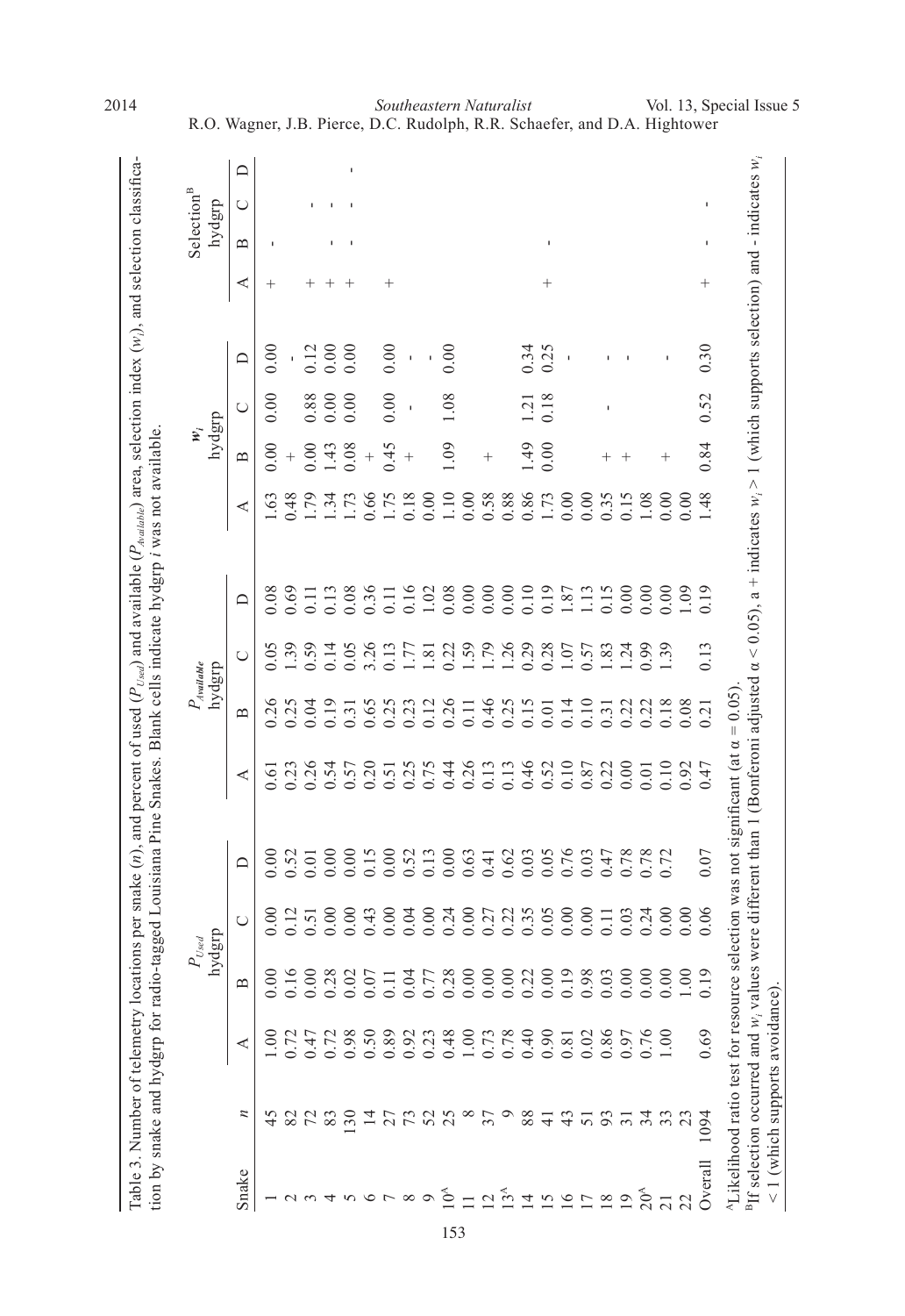Despite known differences in vegetation structure across snake locations used in model development, our successful modeling of Louisiana Pine Snake secondand third-order potential habitat selection suggested that edaphic factors may also influence first-order selection. Although we did not have the data necessary to critically examine first-order selection, as an exploratory analysis we estimated hydgrp proportions within the counties and parishes throughout the snake's historical range  $(A = 7.9\%, B = 31.7\%, C = 24.6\%, \text{ and } D = 35.8\%$ ). We replaced the estimated available habitat in the selected second-order selection RSF with the range-wide available estimates to estimate hypothetical first-order selection indexes by hydgrp. Compared to the selected second-order selection results, preference for hydgrp A increased ( $w_i$  = 5.97), B and D remained approximately the same, and avoidance of C increased ( $w_i$  = 0.32). Although only an approximation of first-order potential habitat selection, these results together with the second- and third-order results suggest that soils strongly influenced the species' historical range.

 Encouraged by our modeling and validation results, we distributed the maps of potential habitat (Fig. 1) to researchers and managers responsible for Louisiana Pine Snake conservation. Those maps were used to delineate the boundary of a proposed conservation area for the Bienville population, which provided a



Figure 1. Potential Louisiana Pine Snake habitat predicted, based on validation model estimates for hydgrp categories.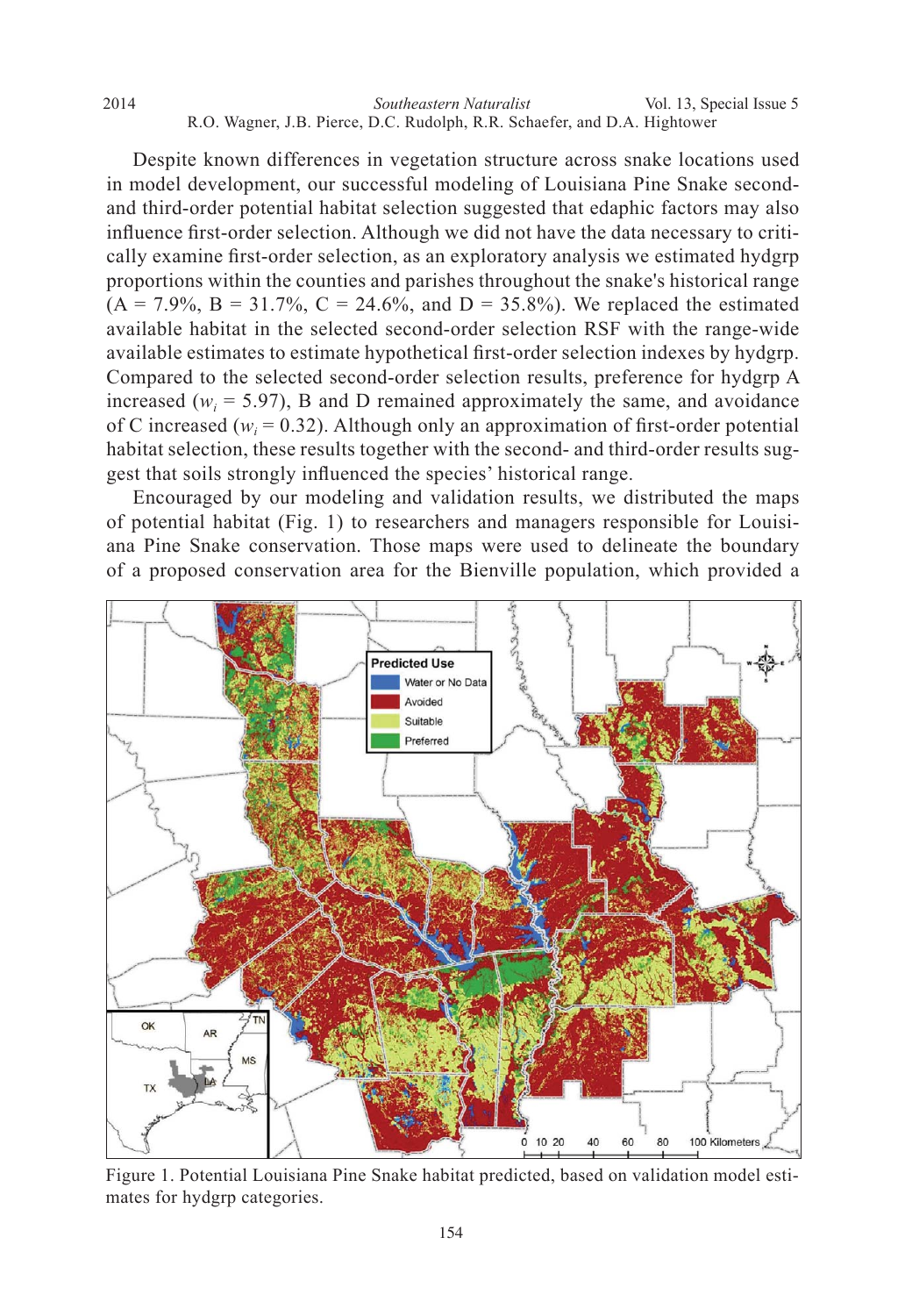*Southeastern Naturalist* 2014 Vol. 13, Special Issue 5 R.O. Wagner, J.B. Pierce, D.C. Rudolph, R.R. Schaefer, and D.A. Hightower

target area for the acquisition of protective easements by conservation organizations. The maps were also used to focus habitat management of federal lands, identify reintroduction sites outside of extant populations, and assess threats to extant populations. We plan to use the results of this study to quantify the spatial extent and location of potential habitat on federal lands and determine if there are areas of suitable habitat that have not been adequately surveyed for Louisiana Pine Snake occurrence. When available, these results will be provided to the US Fish and Wildlife Service for consideration.

 Our models focused on edaphic factors unlikely to be changed at a landscape scale by human activities and thus were useful for identifying potential Louisiana Pine Snake habitat. Suitable habitat consists of potential habitat with an appropriate vegetative cover. Louisiana Pine Snake declines have been attributed to a loss of suitable habitat associated with loss of the Longleaf Pine ecosystem, due largely to conversion to short-rotation *Pinus taeda* L. (Loblolly Pine) plantations and exclusion of frequent fire. We suspect that a miniscule fraction of the potential habitat we identified has vegetation communities on-site suitable to support Louisiana Pine Snakes. In addition to the presence of suitable soils, increasing the acreage



Figure 2. The percent sand (sandtotal.r) within hydrgp categories. The box represents the inner quartile range (25th to 75th percentiles), and upper and lower whiskers extending from the box represent the smallest and largest observations within one step (1.5 times inner quartile range). The median  $(\bullet)$  is marked by a line through the box, and horizontal bars (—) represent extreme values.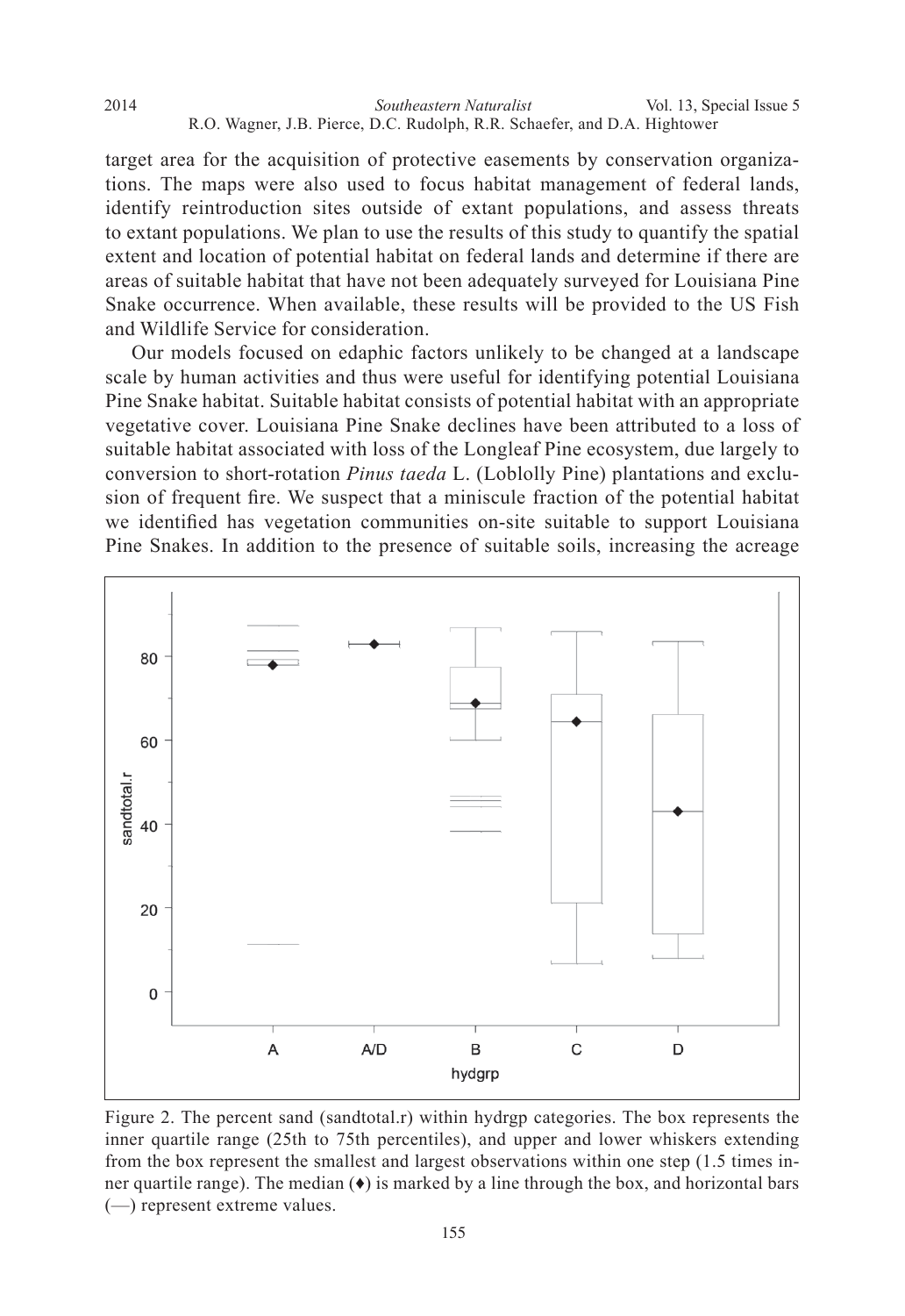of Longleaf Pine communities on areas with these soils is likely needed for species recovery. We believe that this can be achieved through the reestablishment of appropriate timber stocking and fire regimes within and adjacent to extant populations. A more detailed understanding of the vegetation communities required to support this species is a topic worthy of future research.

#### **Acknowledgments**

 We thank S. Shiveley, B. Gregory, R. Carrie, T. Trees, J. Helvey, J. Tull, R. Johnson, D. Baggett, P. Taylor, T. Johnson, W. Ledbetter, K. Moore, K. Mundorf, E. Keith, C. Collins, R. Maxey, J. Himes, M. Ealy, S. Burgdorf, M. Duran, C. Melder, and others for their assistance in collecting and assembling the data used in this study. We thank NRCS Louisiana Assistant Soil Scientist C. Guillory for assistance identifying candidate SSURGO variables. Temple-Inland, Inc., International Paper Company, The Nature Conservancy, Department of Defense, Mill Creek Ranch, Texas Parks and Wildlife Department, and Champion International provided access to study sites. The Joint Readiness Training Center and Ft. Polk Conservation Branch, Texas Parks and Wildlife Department, US Fish and Wildlife Service, Temple-Inland, Inc., Louisiana Department of Wildlife and Fisheries, and US Forest Service provided funding for this work. We also thank two anonymous reviewers for their comments that improved this manuscript.

#### **Literature Cited**

- Aldridge, C.L., and M.S. Boyce. 2007. Linking occurrence and fitness to persistence: A habitat-based approach for endangered Greater Sage-grouse. Ecological Applications 17:508–526.
- Arnold, T.W. 2010. Uninformative parameters and model selection using Akaike's information criterion. Journal of Wildlife Management 74:1175–1178.
- Burnham, K.P., and D.R. Anderson. 1998. Model Selection and Inference: A Practical Information-Theoretic Approach. Springer-Verlag, New York, NY. 353 pp.
- Conant, R. 1956. A review of two rare pine snakes from the Gulf Coastal Plain. American Museum Novitates 1781:1–31.
- Davis, W.B., R.R. Ramsey, and J.M. Arendale, Jr. 1938 Distribution of Pocket Gophers (*Geomys breviceps*) in relation to soils. Journal of Mammalogy 19:412–418.
- Ealy, M.J., R.R. Fleet, and D.C. Rudolph. 2004. Diel activity patterns of the Louisiana Pine Snake (*Pituophis ruthveni*) in eastern Texas. Texas Journal of Science 56:383–394.
- Harrell, F.E., Jr. 2001. Regression Modeling Strategies with Applications to Linear Models, Logistic Regression, and Survival Analysis. Springer-Verlag, New York, NY. 568 pp.
- Himes, J.G., L.M. Hardy, D.C. Rudolph, and S.J. Burgdorf. 2006. Movement patterns and habitat selection by native and repatriated Louisiana Pine Snakes (*Pituophis ruthveni*): Implications for conservation. Herpetological Natural History 9:103–116.
- Johnson, D.H. 1980. The comparison of usage and availability measurements for evaluating resource preference. Ecology 6:65–71.
- Johnson, C.J., S.E. Nielsen, E.H. Merrill, T.L. McDonald, and M.S. Boyce. 2006. Resource selection functions based on use-availability data: Theoretical motivation and evaluation methods. Journal of Wildlife Management 70:347–357.
- Manly, B.F.J, L.L. McDonald, D.L. Thomas, T.L. McDonald, and W.P. Erickson. 2002. Resource Selection by Animals, Statistical Design, and Analysis for Field Studies, Second Edition. Kluwer Academic Publishers, The Netherlands. 221 pp.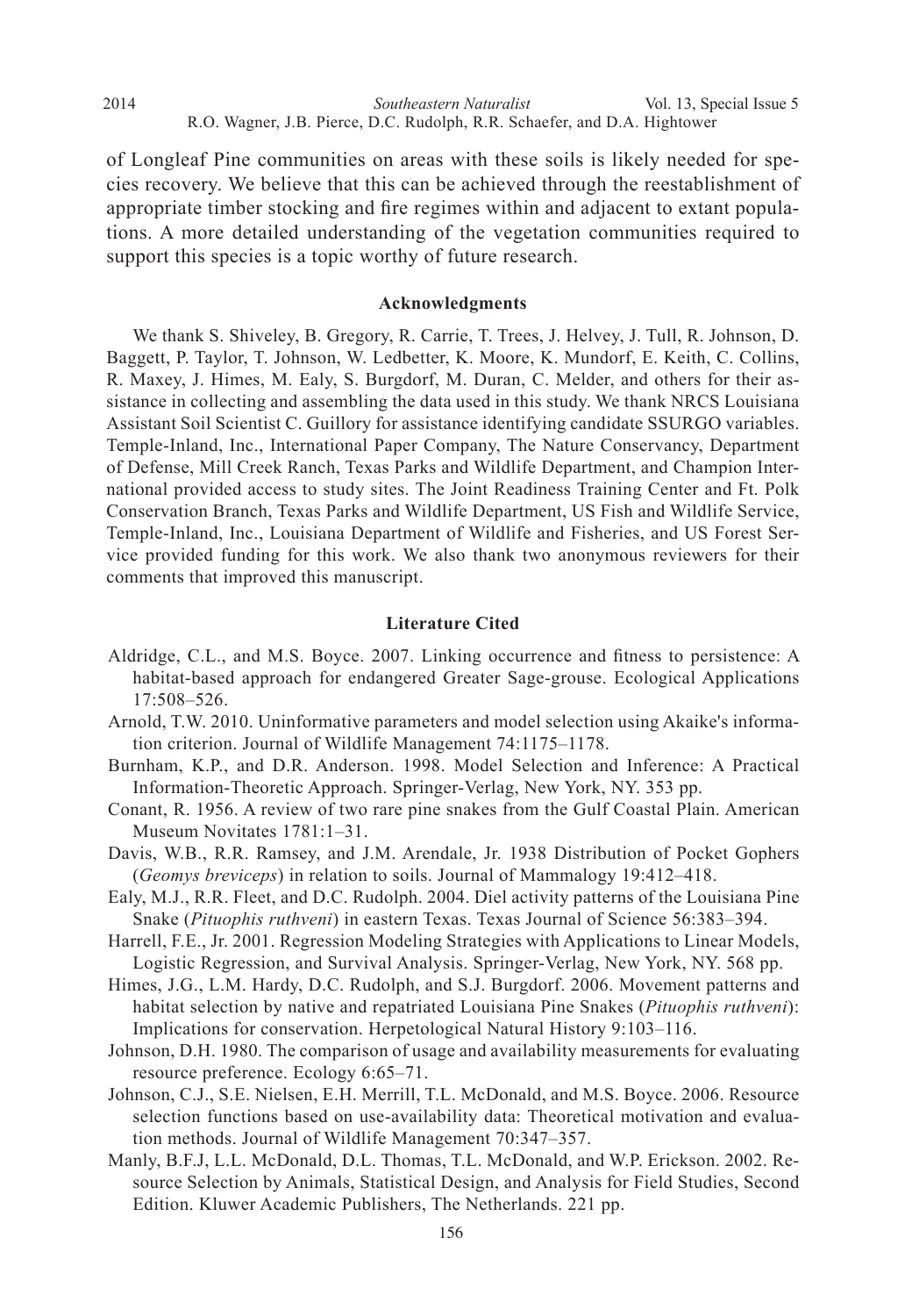- *Southeastern Naturalist* 2014 Vol. 13, Special Issue 5 R.O. Wagner, J.B. Pierce, D.C. Rudolph, R.R. Schaefer, and D.A. Hightower
- Natural Resources Conservation Service (NRCS). 2007. Soil survey data from the Soil Survey Geographic (SSURGO) Database. Available online at http://soildatamart.nrcs. usda.gov. Accessed 5 December 2007.
- Reichling, S.B. 1995. The taxonomic status of the Louisiana Pine Snake *(Pituophis melanoleucus ruthveni)* and its relevance to the evolutionary species concept. Journal of Herpetology 29:186–198.
- Rudolph, D.C., and S.J. Burgdorf. 1997. Timber Rattlesnakes and Louisiana Pine Snakes: Hypotheses of decline. Texas Journal of Science 49:111–122.
- Rudolph, D.C., S.J. Burgdorf, J. Tull, M. Ealy, R.N. Conner, R.R. Schaefer, and R.R. Fleet. 1998. Avoidance of fire by Louisiana Pine Snakes, Pituophis melanoleucus ruthveni. Herpetological Review 29:146–148.
- Rudolph, D.C., S.J. Burgdorf, R.N. Conner, C.S. Collins, D. Saenz, R.R. Schaefer, T. Trees, C.M. Duran, M. Ealy, and J.G. Himes. 2002. Prey handling and diet of Louisiana Pine Snakes *(Pituophis ruthveni)* and Black Pine Snakes (*P. melanoleuells lodingi*)*,* with comparisons to other selected Colubrid snakes. Herpetological Natural History 9:57–62.
- Rudolph, D.C., S.J. Burgdorf, R.R. Schaefer, R.N. Conner, and R.W. Maxey. 2006. Status of the Louisiana Pine Snake, *Pituophis ruthveni*. Southeastern Naturalist 5:463–472.
- Rudolph, D.C., C.A. Melder, J.B. Pierce, R.R. Schaefer, and B. Gregory. 2012. Diet of the Louisiana Pine Snake (*Pituophis ruthveni*). Herpetological Review 43:243–245.
- Sulentich, J.M., L.R. Williams, and G.N. Cameron. 1991. *Geomys breviceps*. Mammalian Species 383:1–4.
- Sweet, S.S., and W.S. Parker. 1991. *Pituophis melanoleucus*. Catalogue of American Amphibians and Reptiles 474:1–8.
- Thomas, R.A., B.J. Davis, and M.R. Culbertson. 1976. Notes on variation and range of the Louisiana Pine Snake, *Pituophis melanoleucus ruthveni* Stull (Reptilia, Serpentes, Colubridae). Journal of Herpetology 10:252–254.